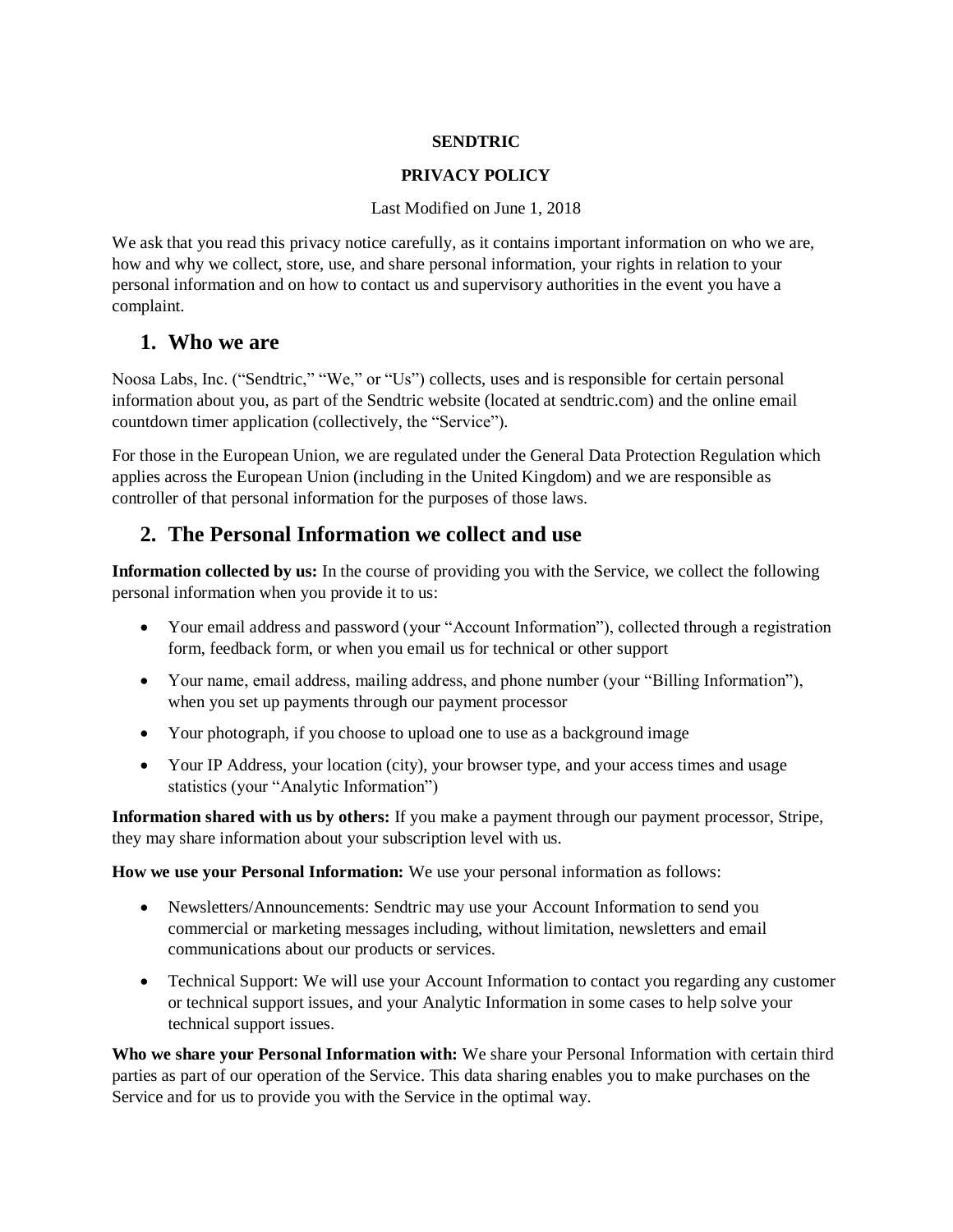Some of those third-party recipients may be based outside the European Economic Area — for further information, including how we safeguard your personal data when this occurs, see their individual privacy policies linked to above and the section entitled "Transfer of your Information out of the EEA," below.

We share your Personal Information with the following third parties:

**Payment Processing and Bank Transfers:** We partner with Stripe to process payments for the Service. If you make a purchase through the Service, please review their privacy policy for information about how they collect, process, and share your Billing Information and other personal information. You can fin[d Stripe's privacy policy here.](https://stripe.com/us/privacy/)

**Analytics:** We use third party website and application analytic tools such as Google Analytics and Mixpanel on the Service, that employ cookies to collect certain Analytic Information concerning your use of the Service. You can find their privacy policies at the links below:

Google Analytics – [Privacy Policy](https://policies.google.com/privacy?hl=en&gl=us)

Mixpanel – [Privacy Policy](https://mixpanel.com/legal/privacy-policy/)

#### **Other Sharing:**

We will share your Personal Information if we have a good faith belief that (i) access, use, preservation or disclosure of such information is reasonably necessary to satisfy any applicable law, regulation, legal process, such as a court order or subpoena, or a request by law enforcement or governmental authorities, (ii) such action is necessary to detect, prevent, or otherwise address fraud, security or technical issues associated with the Service, or (iii) such action is appropriate to protect the rights, property or safety of Sendtric, its employees, clients, or users of the Service.

We will not share your personal information with any other third party.

**How long your Personal Information will be kept:** We will keep your Personal Information for the length of time required to provide you with the Service, unless a longer retention period is required or permitted by law. Afterwards, we delete all aforementioned data in our possession within a reasonable timeframe. We do not verify the correctness of personal data that we collect or you provide.

Please note that some data may be retained if necessary to resolve disputes, enforce Sendtric user agreements, and comply with technical and legal requirements and constraints related to the security, integrity and operation of the Service.

**Reasons we can collect and use your Personal Information:** The laws in some jurisdictions require that we notify you of the lawful basis for collecting your Personal Information.

To the extent that such laws apply, we rely on the following as the lawful basis on which we collect and use your personal information:

- **Consent:** At times we may collect, process, store, transfer or disclose your personal data on the basis of your implied or explicit consent, such as when you fill out an account registration form or sign up for a newsletter.
- **To fulfill our contractual obligations:** In order to fulfill our contractual obligations to you, we must collect, process, and store your personal data and information. We must handle your personal data in this manner to process purchases on the Service.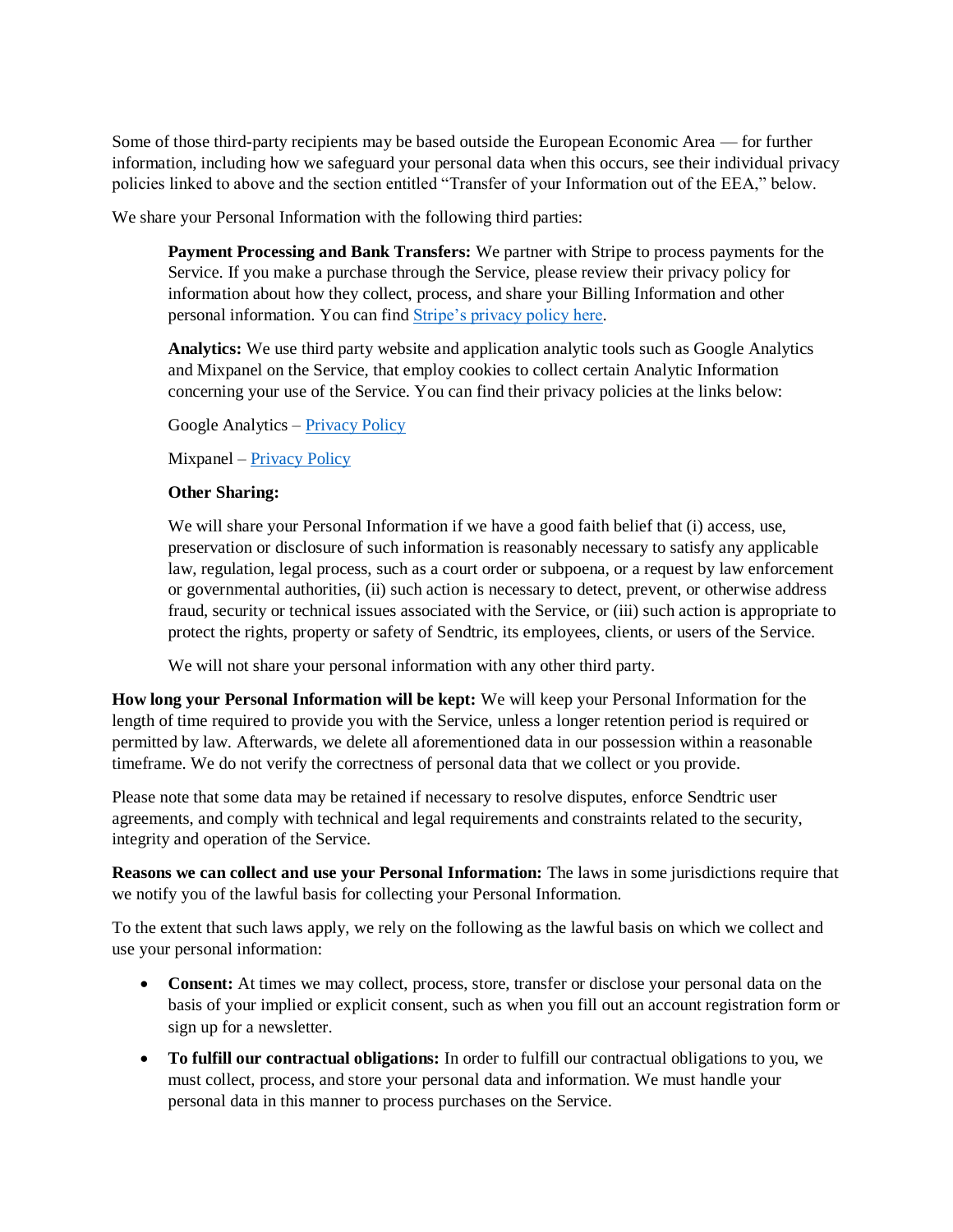Additionally, we may at times have to transfer or receive your personal data to or from third parties, in order to fulfill other contractual obligations to you. For example, we may have to transfer or receive billing and payment information to or from payment processors for any purchases you make.

- **Furtherance of legitimate interests:** We may collect, process, store, transfer or disclose your personal data in furtherance of those legitimate interests of ours which are not overridden by your interests or fundamental rights and freedoms as set forth in the applicable laws. These legitimate interests include, but are not limited to, (i) providing you with the Service, (ii) protecting our users, staff, and property from fraud and other harm, (iii) collecting information on how you use the Service in order to optimize the design and functionality of the Service, and (iv) communicating with you via e-mail for communications you have explicitly opted into (e.g., notifications about new products and services) or for important communications with you regarding the Service.
- **Legal compliance:** We may collect, process, store, transfer or disclose your personal data to comply with our legal obligations.

**Cookies:** When you use the Service, cookies may be used by us and by third parties to allow the Service to function, to allow you to stay logged in between different sessions, and to help to make your user experience better.

Cookies are not spyware or adware, and can't deliver viruses or run programs on your computer. You may configure your web browsers to accept, reject, or delete cookies, or to notify you when a cookie is being set. We may also use "pixel tags," otherwise known as web beacons or clear gifs. These are tiny graphics with a unique identifier, similar in function to cookies, and are used to track the online movements of website users.

For more information about our use of cookies, please [see our cookie policy.](https://www.sendtric.com/legal/cookies.pdf)

**Depersonalized Information:** We may make your Personal Information non-personally identifiable by either combining or aggregating it with information about other users, or by removing characteristics (such as your name or email address) that make the information personally identifiable. This process is known as de-personalizing your information and is used to analyze usage and improve the Service.

**Children's Privacy:** We do not knowingly collect any personal information from children under the age of 13, allow them to create accounts, sign up for newsletters, make purchases, or browse the Service. In addition, we may limit how we collect, use, and store some of the information of EU users between 13 and 16.

Sendtric takes children's privacy seriously and encourages parents to play an active role in their children's online experience at all times. We urge parents to instruct their children never to give out their real names, addresses, or phone numbers, without parental permission, when on-line. If you have any concerns about your child's personal information, please contact us at support@sendtric.com.

**Links to Other Sites:** The Service may contain links to other sites or services. If you click on a thirdparty link, you will be directed to that site or service. These external sites are not operated by us. Therefore, we strongly advise you to review the Privacy Policy of these websites or services. We have no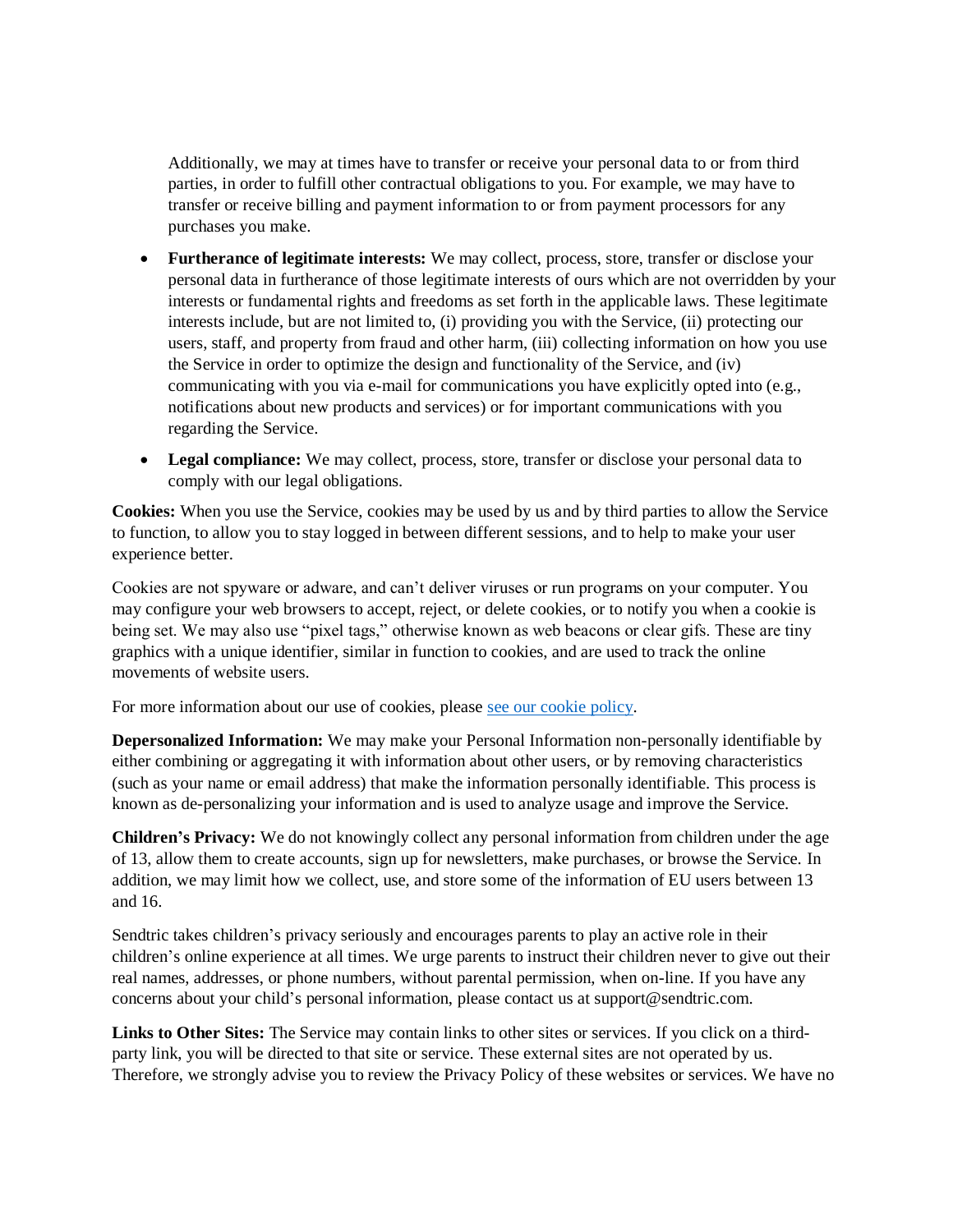control over, and assume no responsibility for the content, privacy policies, or practices of any third-party sites or services.

**Do Not Track:** Because there's not yet a consensus on how companies should respond to web browserbased or other do-not-track mechanisms yet, we don't respond to web browser-based do-not-track signals at this time.

# **3. Transfer of your Information out of the EEA**

Sendtric is based in the United States. No matter where you are located, you consent to the processing, transfer and storage of your information in and to the U.S., and other countries, in accordance with the privacy policies of third parties with whom we share your Personal Information. The laws of the U.S. and other countries governing data collection and use may not be as comprehensive or protective as the laws of the country where you live.

If you would like further information, please contact us (see "How to contact us" below).

# **4. Your Rights**

Under the laws of some jurisdictions, including the General Data Protection Regulation in the EEA, you have a number of important rights with regard to your Personal Information.

- By law, you can ask us what information we hold about you, and you can ask us to correct it if it is inaccurate. If we have asked for your consent to process your personal data, you may withdraw that consent at any time.
- If we are processing your personal data for reasons of consent or to fulfill a contract, you can ask us to give you a copy of the information in a machine-readable format so that you can transfer it to another provider.
- If we are processing your personal data for reasons of consent or legitimate interest, you can request that your data be erased.
- You have the right to ask us to stop using your information for a period of time, if you believe we are not doing so lawfully.
- Finally, in some circumstances, you can ask us not to reach decisions affecting you using automated processing or profiling.

For further information on each of those rights, including the circumstances in which they apply, see [the](https://ico.org.uk/for-organisations/guide-to-the-general-data-protection-regulation-gdpr/individual-rights/)  [Guidance from the UK Information Commissioner's Office](https://ico.org.uk/for-organisations/guide-to-the-general-data-protection-regulation-gdpr/individual-rights/) (ICO) on individuals rights under the General Data Protection Regulation.

If you would like to exercise any of those rights, please email us at support@sendtric.com. We may ask for additional verification information, such as your username and other information required to be sure that you are the owner of that data.

### **5. Keeping your Personal Information secure**

We have taken steps to put appropriate security measures in place to prevent personal information from being accidentally lost, or used or accessed in an unauthorized way.